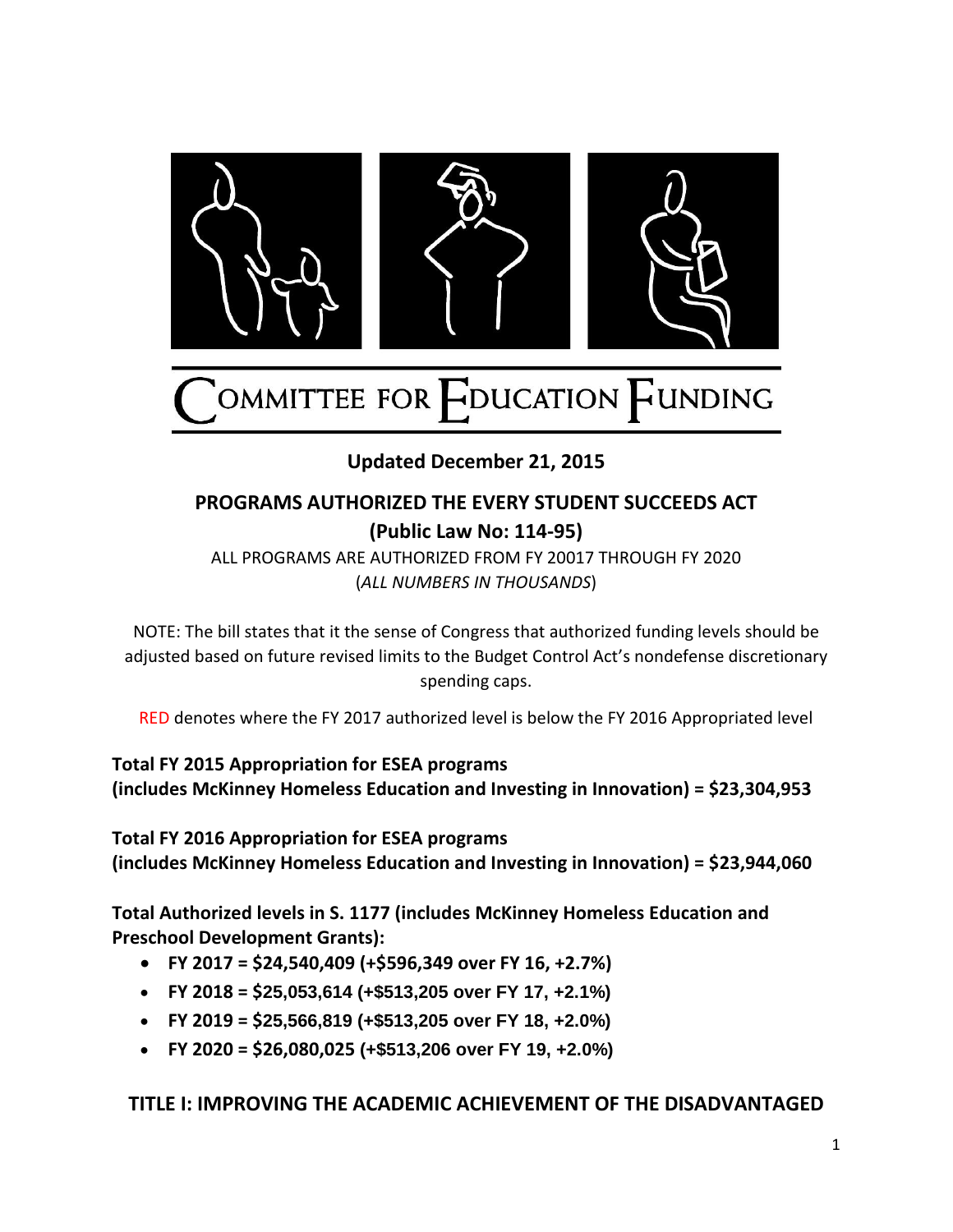**Part A: IMPROVING BASIC PROGRAMS OPERATED BY LOCAL EDUCATIONAL AGENCIES** FY 2015 Appropriation: \$14,409,802; FY 2015 Appropriation for School Improvement grants: \$505,756 (Combined appropriation: \$14,915,558)

FY 2016 Appropriation: \$14,909,802; FY 2016 Appropriation for School Improvement grants: \$450,000 (Combined appropriation: \$15,359,802) AUTHORIZED LEVELS:

- $\triangleright$  FY 2017: \$15,012,318 (below the combined FY 2016 Title I and SIG appropriation)
- $\triangleright$  FY 2018: \$15,457,459
- FY 2019: \$15,897,371
- $\triangleright$  FY 2020: \$16,182,345

Note: School Improvement Grants is eliminated as a separate program, but the current law 4% set-aside by states from their Title I allocation for school improvement is increased to 7%.

## **Part B: STATE ASSESSMENT GRANTS** FY 2015 Appropriation: \$378,000 FY 2016 Appropriation: \$378,000 AUTHORIZED LEVELS: \$378,000 for each year, FY 17 through FY 20

# **PART C: EDUCATION OF MIGRATORY CHILDREN** FY 2015 Appropriation: \$374,751 FY 2016 Appropriation: \$374,751 AUTHORIZED LEVELS: \$374,751 for each year, FY 17 through FY 20

 **PART D: PREVENTION AND INTERVENTION PROGRAMS FOR CHILDREN AND YOUTH WHO ARE NEGLECTED, DELINQUENT, OR AT-RISK** FY 2015 Appropriation: \$47,614 FY 2016 Appropriation: \$47,614 AUTHORIZED LEVELS: \$47,614 for each year, FY 17 through FY 20

### **PART E: FLEXIBILITY FOR EQUITABLE PER PUPIL FUNDING**

# **PART F: GENERAL PROVISIONS**

FOR EVALUATION: FY 2015 Appropriation: \$710 FOR EVALUATION: FY 2016 Appropriation: \$0 AUTHORIZED LEVELS: \$710 for each year, FY 17 through FY 20 (funding is for activities under Section 8601, Evaluation)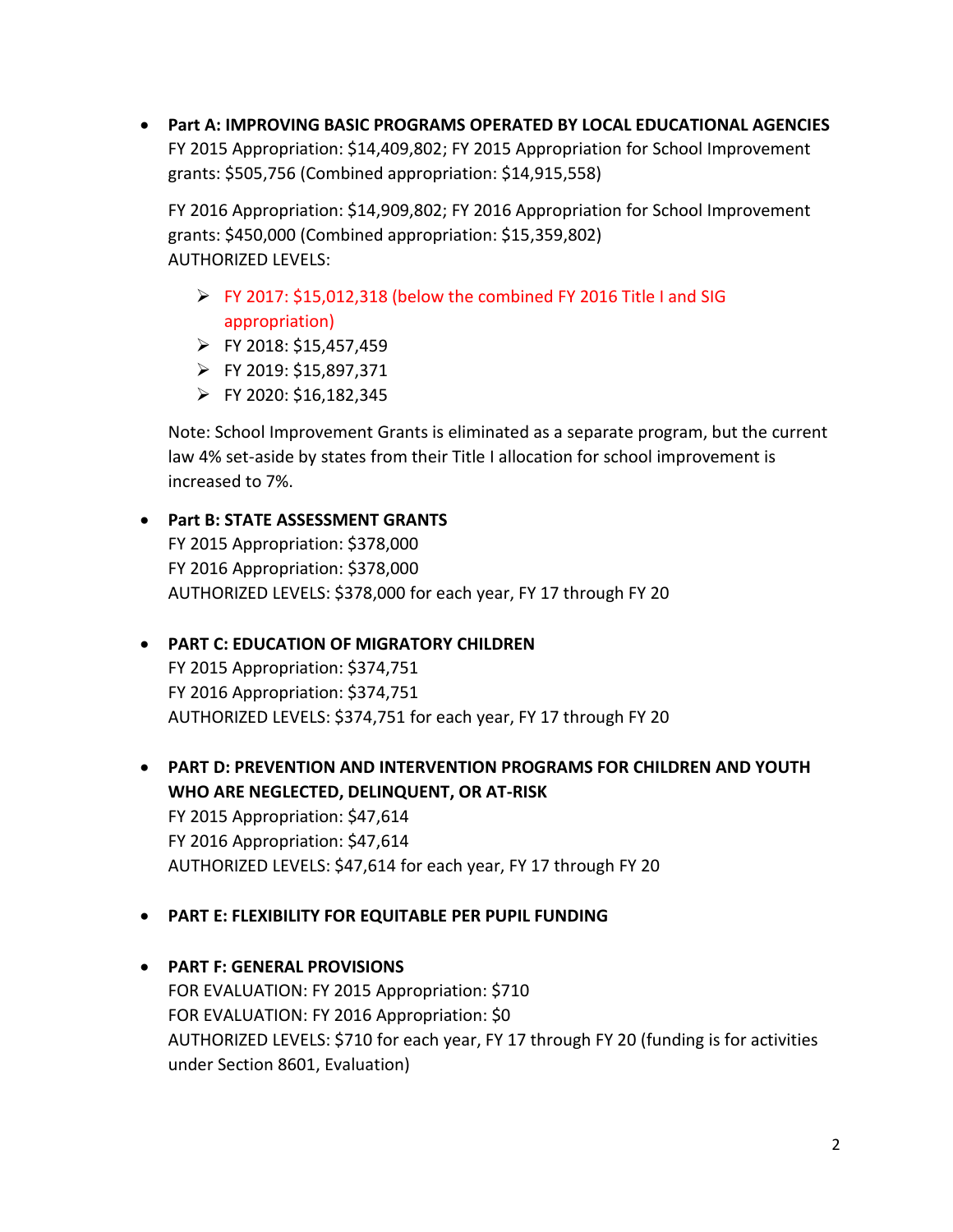# **TITLE II: PREPARING, TRAINING, AND RECRUITING HIGH-QUALITY TEACHERS, PRINCIPALS, AND OTHER SCHOOL LEADERS**

## **PART A: SUPPORTING EFFECTIVE INSTRUCTION**

FY 2015 Appropriation for Teacher Quality State Grants: \$2,349,830 FY 2016 Appropriation for Teacher Quality State Grants: \$2,349,830 AUTHORIZED LEVELS: \$2,295,830 for each year, FY 17 through FY 20

## **PART B: NATIONAL ACTIVITIES**

AUTHORIZED LEVEL TOTAL for the subparts listed below:

- $\triangleright$  FY 2017: \$468,881
- $\triangleright$  FY 2018: \$468,881
- $\triangleright$  FY 2019: \$469,168
- $\triangleright$  FY 2020: \$489,168

### o **Subpart 1: Teacher And School Leader Incentive Program**

FY 2015 Appropriation for current Teacher Incentive Fund: \$230,000 FY 2016 Appropriation for current Teacher Incentive Fund: \$230,000

- 49.1% of the amount appropriated for National Activities for each year, FY 17 through FY 19 (maximum of \$230,221 for FY 17 and FY 18; maximum of \$230,361 for FY 19)
- 47% of the amount appropriated for National Activities for FY 20 (maximum of \$229,909)
- o **Subpart 2: Literacy Education for All, Results for the Nation (LEARN)** FY 2015 Appropriation for current Striving Readers program: \$160,000 FY 2016 Appropriation for current Striving Readers program: \$190,000
	- 34.1% of the amount appropriated for National Activities for each year, FY 17 through FY 19 (maximum of \$159,888 for FY 17 and FY 18; maximum of \$159,986 for FY 19)
	- 36.8% of the amount appropriated for National Activities for FY 20 (maximum of \$180,014)
		- **Sec. 2226: Innovative Approaches to Literacy**  FY 2015 Appropriation: \$24,786 FY 2016 Appropriation: \$27,000 No specific authorization of funds. From funds reserved for Subpart 2, the Secretary may award grants, contracts, or cooperative agreements, on a competitive basis.
- o **Subpart 3: American History and Civics Education**
	- 1.4% of the amount appropriated for National Activities for each year, FY 17 through FY 20 (maximum of \$6,564 for FY 17 and FY 18; maximum of \$6,568 for FY 19; maximum of \$6,848 for FY 20)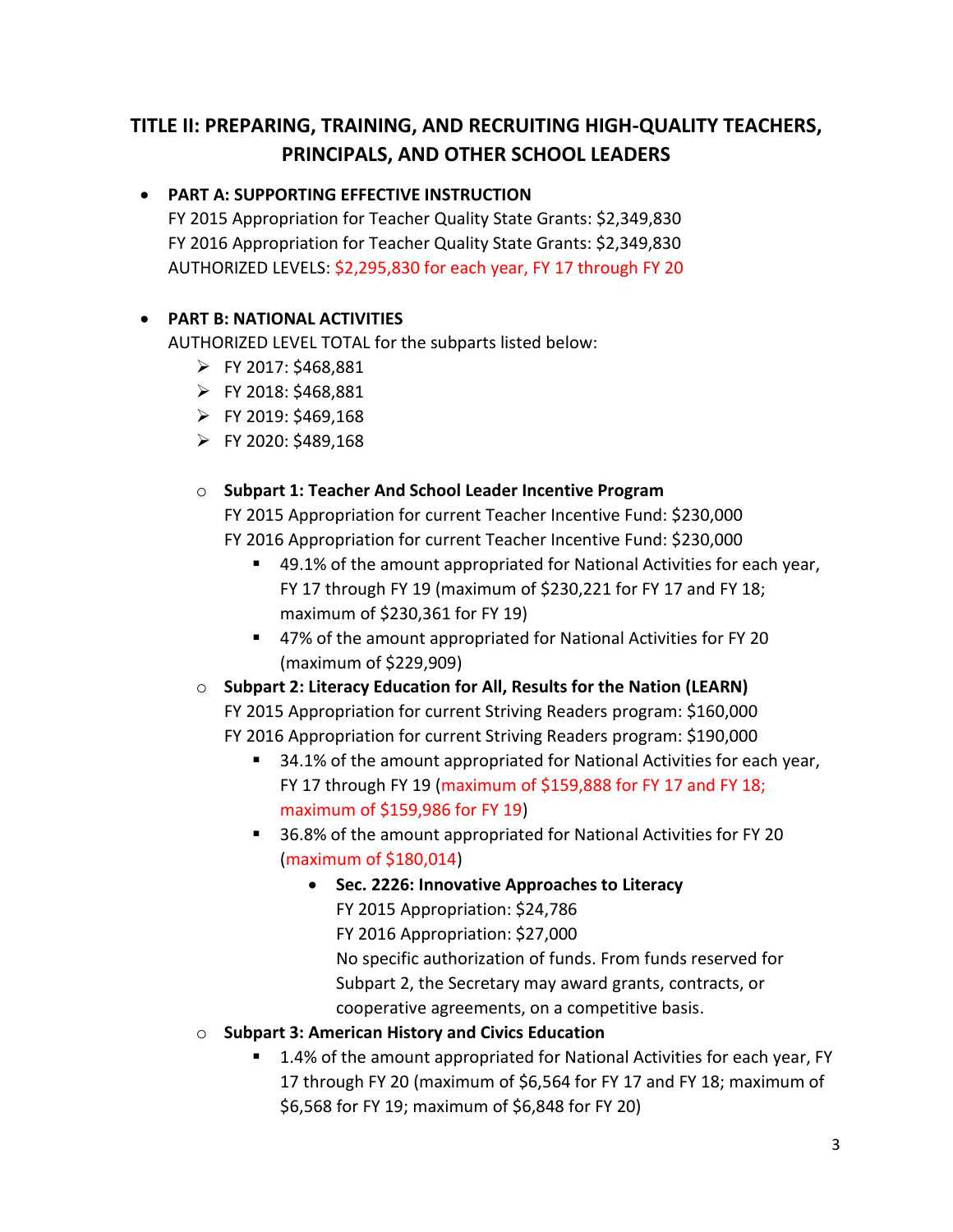**Sec. 2232: Presidential And Congressional Academies For American History And Civics**

FY 2015 Appropriation for current Presidential and Congressional Teaching Academies: \$0

FY 2016 Appropriation for current Presidential and Congressional Teaching Academies: \$1,815

(Not less than 26 percent of the amount available for this subpart is for this section)

 **Sec. 2233: National Activities** (Not more than 74 percent of the amount available for this subpart is for this section.)

# o **Subpart 4: Programs Of National Significance**

- 15.4% of the amount appropriated for National Activities for each year, FY 17 through FY 19 (maximum of \$72,208 for FY 17 and FY 18; maximum of \$72,252 for FY 19)
- 14.8% of the amount appropriated for National Activities for FY 20 (maximum of \$72,397)
	- **Sec. 2242: Supporting Effective Educator Development** FY 2015 Appropriation: \$54,047 (funded as a 2.3% set-aside from Teacher Quality State Grants) FY 2016 Appropriation: \$93,993 (funded as a 4.0% set-aside from Teacher Quality State Grants) (Not less than 74% of the funds for this subpart is for this section. If National Activities is funded at its full authorized level, no less

than \$53,434 for FY 17 and FY 18, \$53,466 for FY 19, and \$53,574 for FY 20.)

- **Sec. 2243: School Leader Recruitment and Support** FY 2015 Appropriation for School Leadership: \$16,368 FY 2016 Appropriation for School Leadership: \$16,368 (Not less than 22% of the funds for this subpart is for this section. If National Activities is funded at its full authorized level, not less than \$15,886 for FY 17 and FY 18 and \$15,895 for FY 19 and FY 20.)
- **Sec. 2244: Technical Assistance and National Evaluation** (Not less than 2% of the funds for this subpart is for this section. If National Activities is funded at its full authorized level, no less than \$15,886 for FY 17 and FY 18 and \$15,895 for FY 19 and FY 20.)
- **Sec. 2245: STEM Master Teacher Corps** (Not more than 2% of the funds for this subpart is for this section. If National Activities is funded at its full authorized level, no more than \$15,886 for FY 17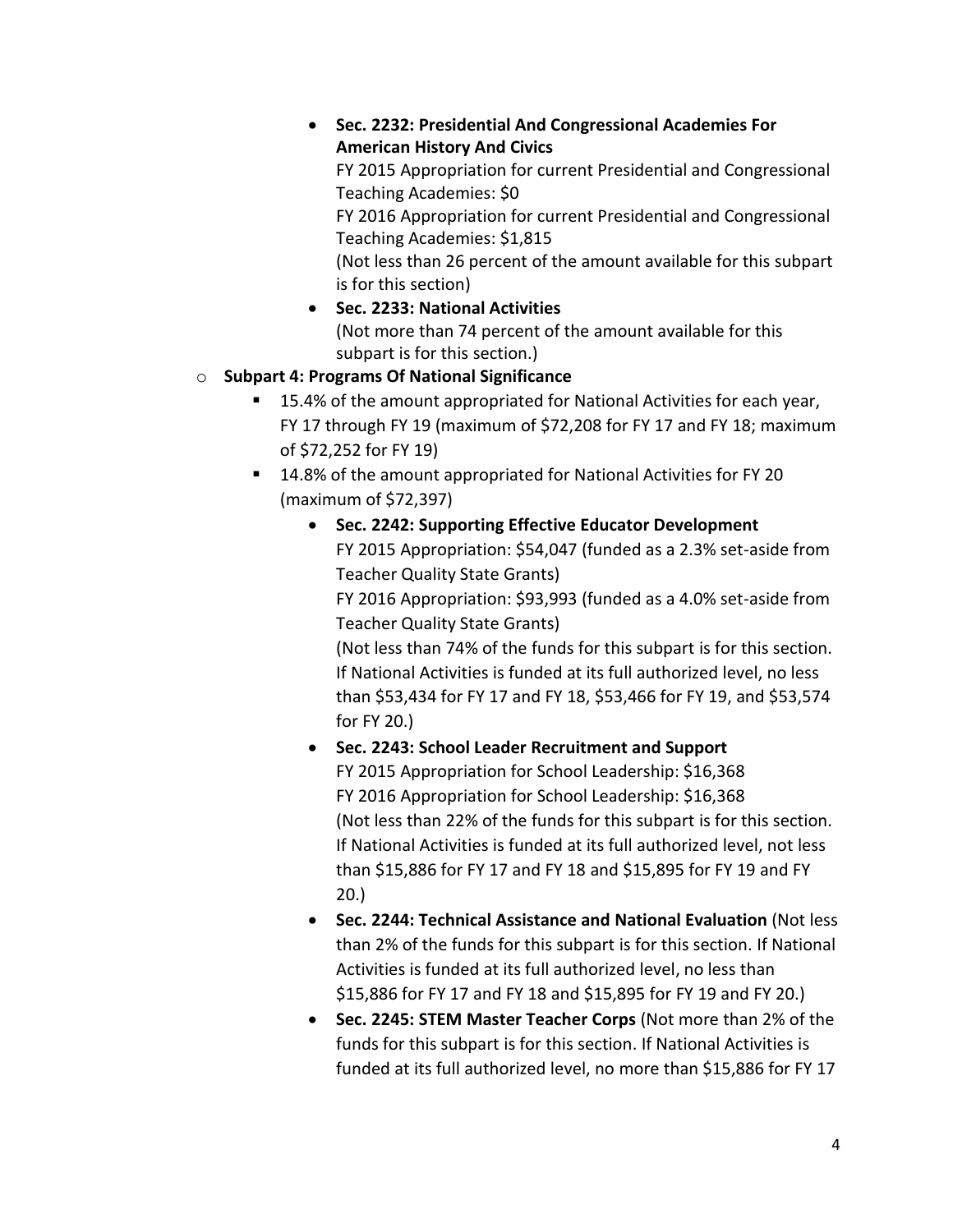### **PART C: GENERAL PROVISIONS**

# **TITLE III: LANGUAGE INSTRUCTION FOR ENGLISH LEARNERS AND IMMIGRANT STUDENTS**

 **PART A: ENGLISH LANGUAGE ACQUISITION, LANGUAGE ENHANCEMENT AND ACADEMIC ACHIEVEMENT ACT**

FY 2015 Appropriation: \$737,400 FY 2016 Appropriation: \$737,400 AUTHORIZED LEVELS:

- $\triangleright$  FY 2017: \$756,332
- $\triangleright$  FY 2018: \$769,568
- $\triangleright$  FY 2019: \$784,960
- $\triangleright$  FY 2020: \$884,960
- o **Subpart 1: Grants and Subgrants For English Language Acquisition And Language Enhancement**
- o **Subpart 2: Accountability And Administration**
- o **Subpart 3: National Professional Development Project** (6.5% of the amount appropriated each year except that not more than \$2 million of such amount may be reserved for the National Clearinghouse for English Language Acquisition and Language Instruction Educational Programs in Sec. 3202)
- **PART B: GENERAL PROVISIONS**

# **TITLE IV: 21ST CENTURY SCHOOLS**

- **PART A: STUDENT SUPPORT AND ACADEMIC ENHANCEMENT GRANTS**
	- o **Subpart 1: Student Support And Academic Enrichment Grants** FY 2015 Appropriation: NA FY 2016 Appropriation: NA AUTHORIZED LEVELS:
	- $\triangleright$  FY 2017: \$1,650,000
	- $\triangleright$  FY 2018: \$1,600,000
	- $\triangleright$  FY 2019: \$1,600,000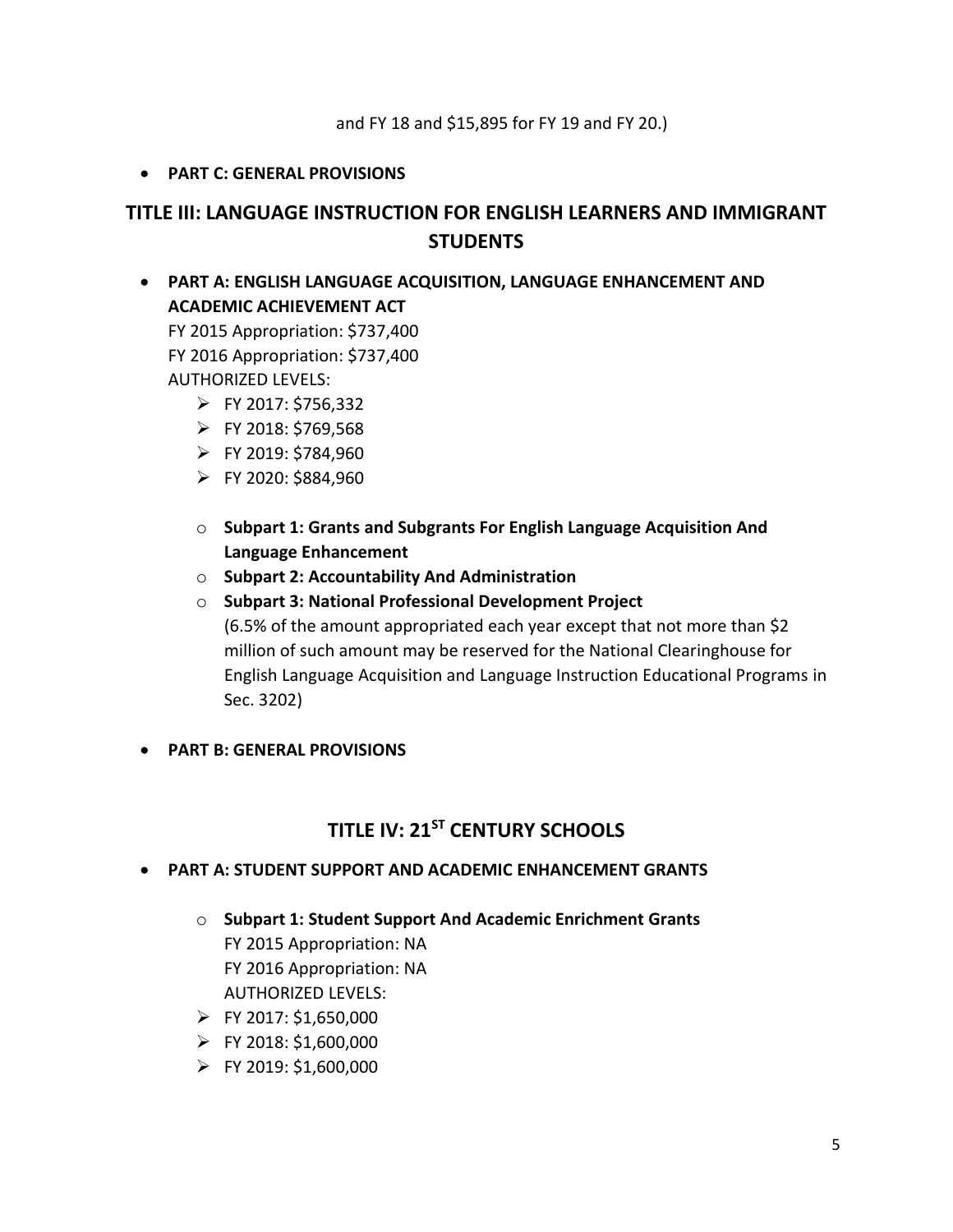- $\triangleright$  FY 2020: \$1,600,000
	- **Sec. 4107: Well-Rounded Educational Opportunities**
	- **Sec. 4108: Safe and Healthy Students**
	- **Sec. 4109: Effective Use of Technology**

**Note:** LEAs that receive an award of \$30,000 or more must spend at least 20% of their funds on at least one activity in Sec. 4107, at least 20% of their funds on at least one activity on Sec. 4108, and a portion of their funds on at least one activity under Sec. 4109. LEAs that receive less than \$30,000 must only do one of those three.

o **Subpart 2—Internet Safety**

### **PART B: 21ST CENTURY COMMUNITY LEARNING CENTERS**

FY 2015 Appropriation: \$1,151,673 FY 2016 Appropriation: \$1,166,673 AUTHORIZED LEVELS:

- $\triangleright$  FY 2017: \$1,000,000
- $\triangleright$  FY 2018: \$1,100,000
- $\triangleright$  FY 2019: \$1,100,000
- $\triangleright$  FY 2020: \$1,100,000

#### **PART C: EXPANDING OPPORTUNITIES THROUGH QUALITY CHARTER SCHOOLS**

FY 2015 Appropriation: \$253,172 FY 2016 Appropriation: \$333,172 AUTHORIZED LEVELS:

- $\triangleright$  FY 2017: \$270,000
- $\triangleright$  FY 2018: \$270,000
- $\triangleright$  FY 2019: \$300,000
- $\triangleright$  FY 2020: \$300,000

#### **PART D: MAGNET SCHOOLS ASSISTANCE**

FY 2015 Appropriation: \$91,647 FY 2016 Appropriation: \$96,647 AUTHORIZED LEVELS:

- $\triangleright$  FY 2017: \$94,000
- $\triangleright$  FY 2018: \$96,820
- $\triangleright$  FY 2019: \$102,387
- $\triangleright$  FY 2020: \$108,530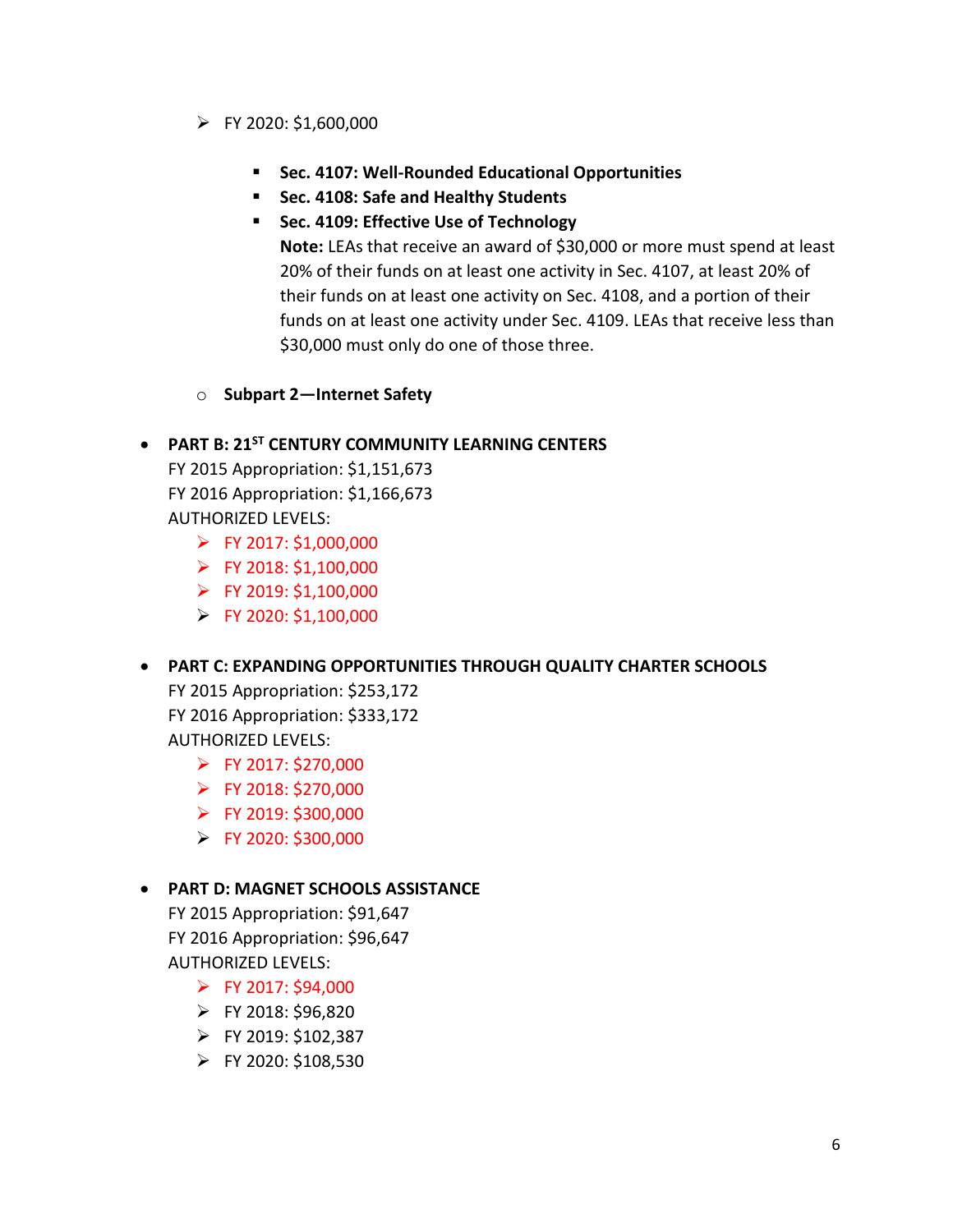# **PART E: FAMILY ENGAGEMENT IN EDUCATION PROGRAMS**

FY 2015 Appropriation: NA FY 2016 Appropriation: NA AUTHORIZED LEVELS: \$10,000 for each year, FY 17 through FY 20

### **PART F: NATIONAL ACTIVITIES**

FY 2015 Appropriation: NA AUTHORIZED LEVELS:

- $\triangleright$  FY 2017: \$200,741
- $\triangleright$  FY 2018: \$200,741
- $\triangleright$  FY 2019: \$220,741
- $\triangleright$  FY 2020: \$220,741

#### o **Subpart 1: Education Innovation and Research**

FY 2015 Appropriation for current Investing in Innovation: \$120,000 FY 2016 Appropriation for current Investing in Innovation: \$120,000

- 36% of the amount appropriated for National Activities for FY 17 and FY 18 after the \$5 million reservation for Subpart 3 (maximum of \$70,467)
- 42% of the amount appropriated for National Activities for FY 19 and FY 20 after the \$5 million reservation for Subpart 3 (maximum of \$90,611)

#### o **Subpart 2: Community Support for School Success**

- 36% of the amount appropriated for National Activities for FY 17 and FY 18 after the \$5 million reservation for Subpart 3 (maximum of \$70,467 – below the combined FY 2016 appropriations for the following)
- 32% of the amount appropriated for National Activities for FY 19 and FY 20 after the \$5 million reservation for Subpart 3 (maximum of \$69,037 – below the combined FY 2016 appropriations for the following)
	- **Sec. 4264: Promise Neighborhoods** FY 2015 Appropriation: \$56,754 FY 2016 Appropriation: \$72,254
	- **Sec. 4265: Full Service Community Schools** FY 2015 Appropriation: \$10,000 FY 2016 Appropriation: \$10,000 95% of the funds for this Subpart is for these two programs. The Secretary shall award not less than 3 grants under Sec. 4264 and not fewer than 10 grants under Sec. 4265.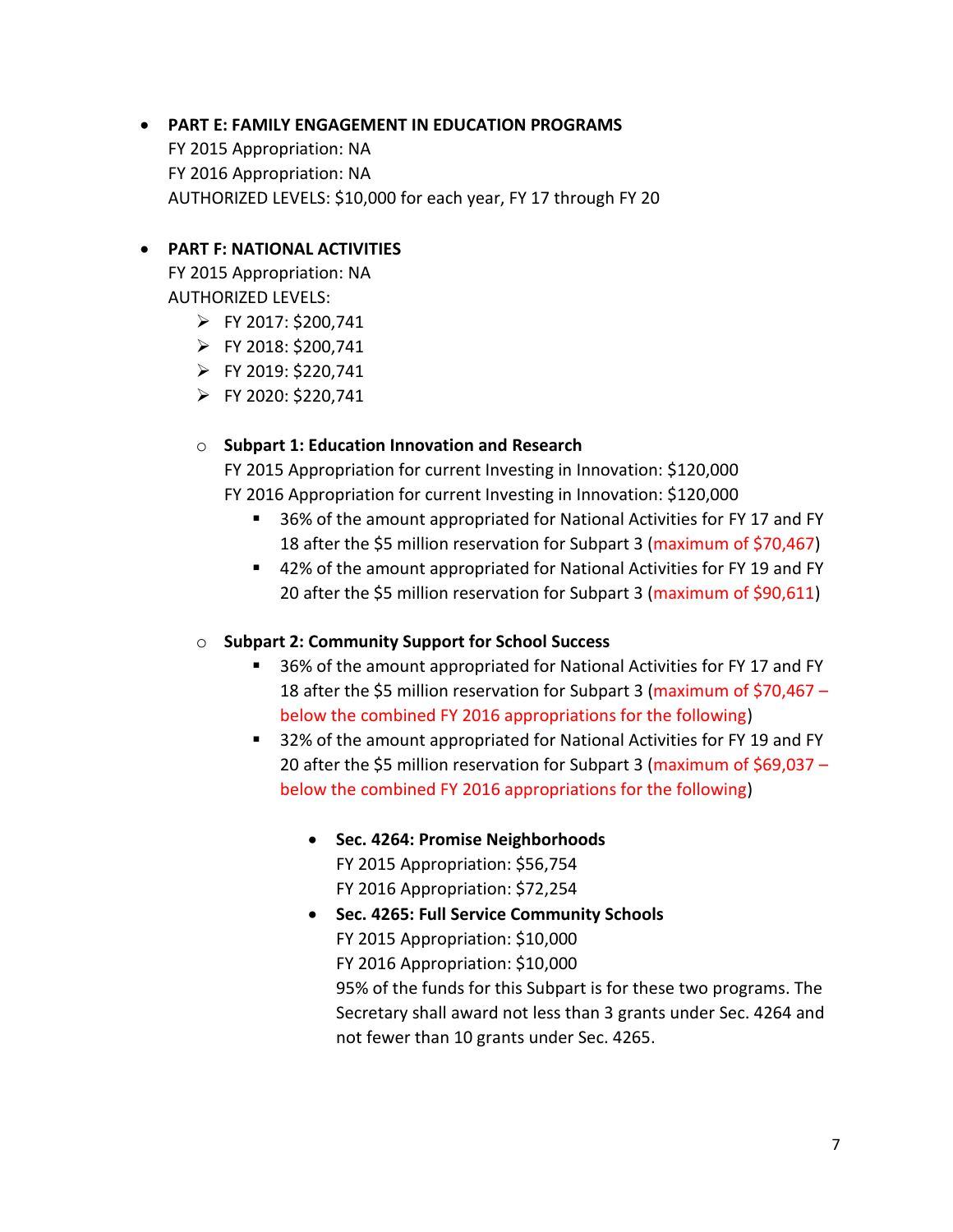- o **Subpart 3: National Activities for School Safety – includes Project SERV**  (Of the amounts appropriated for this Part, \$5 million is for this section.)
- o **Subpart 4: Academic Enrichment**
	- 28% of the amount appropriated for National Activities for FY 17 and FY 18 after the \$5 million reservation for Subpart 3 (maximum of \$54,807 – below the combined appropriations for the following)
	- 26% of the amount appropriated for National Activities for FY 19 and FY 20 after the \$5 million reservation for Subpart 3 (maximum of \$56,093 – below the combined appropriations for the following)
		- **Sec. 4641: Awards for Academic Enrichment**
		- **Sec. 4642: Assistance for Arts Education** FY 2015 Appropriation: \$25,000 FY 2015 Appropriation: \$27,000
		- **Sec. 4643: Ready To Learn Programming** FY 2015 Appropriation: \$25,741 FY 2016 Appropriation: \$25,741
		- **Sec. 4644: Supporting High-Ability Learners and Learning (Jacob K. Javits Gifted and Talented Students Education Program)** FY 2015 Appropriation: \$10,000 FY 2016 Appropriation: \$12,000

# **TITLE V: STATE INNOVATION AND LOCAL FLEXIBILITY**

- **PART A: FUNDING TRANSFERABILITY FOR STATE AND LOCAL EDUCATIONAL AGENCIES**
- **PART B: RURAL EDUCATION INITIATIVE** FY 2015 Appropriation: \$169,840 FY 2016 Appropriation: \$175,840 AUTHORIZED LEVELS: \$169,840 for each year, FY 17 through FY 20
	- o **Subpart 1: Small, Rural School Achievement Program**
	- o **Subpart 2: Rural and Low-Income School Program**
- **PART C: GENERAL PROVISIONS**

## **TITLE VI: INDIAN, NATIVE HAWAIIAN, AND ALASKA NATIVE EDUCATION**

- **PART A: INDIAN EDUCATION**
	- o **Subpart 1: Formula Grants to LEAs** FY 2015 Appropriation: \$100,381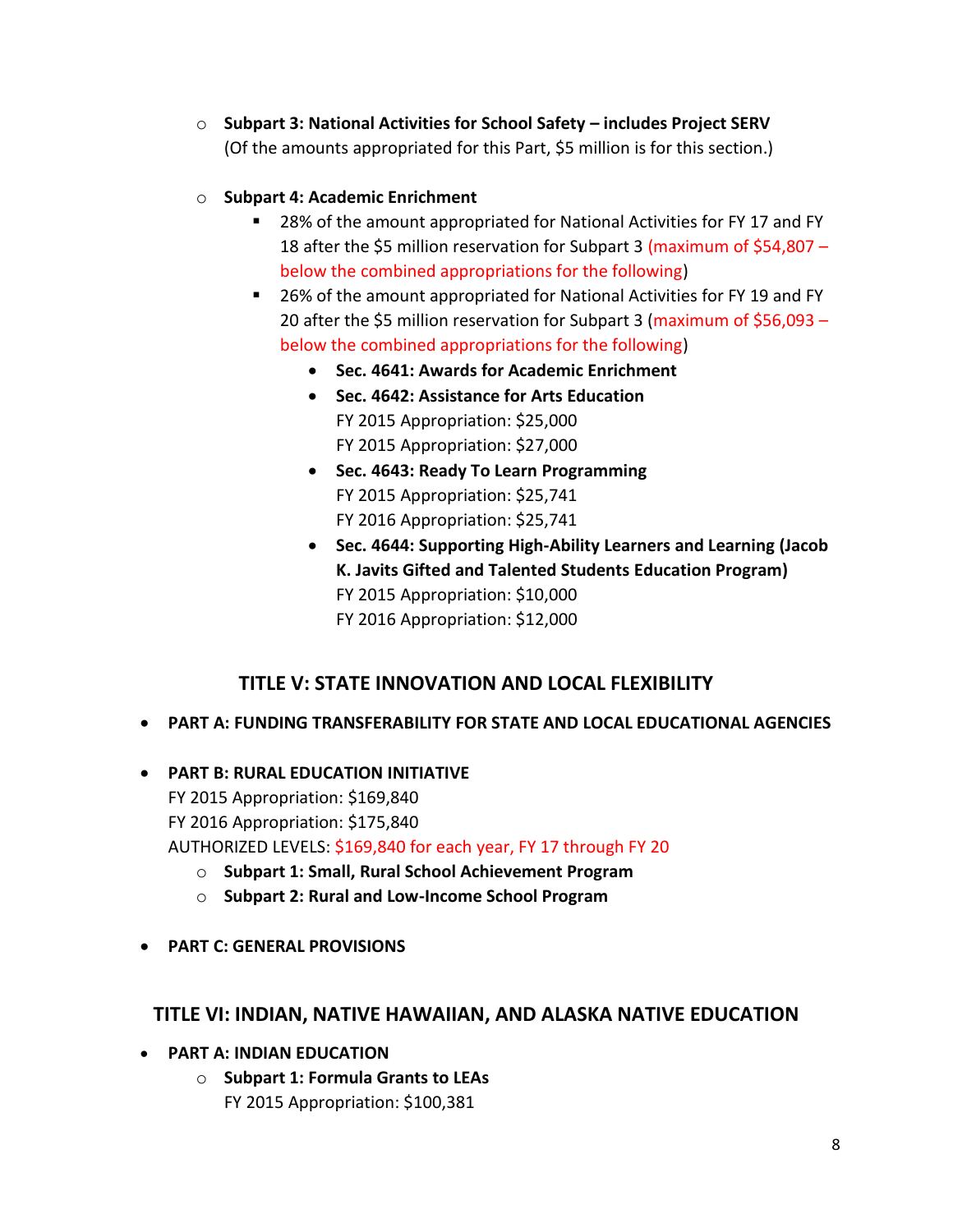FY 2016 Appropriation: \$100,381 AUTHORIZED LEVELS:

- $\triangleright$  FY 2017: \$100.381
- $\triangleright$  FY 2018: \$102,389
- FY 2019: \$104,436
- $\triangleright$  FY 2020: \$106,525
- o **Subpart 2: Special Programs And Projects To Improve Educational Opportunities For Indian Children** FY 2015 Appropriation: \$17,993 FY 2016 Appropriation: \$37,993 AUTHORIZED LEVELS: \$17,993 for each year, FY 17 through FY 20
- o **Subpart 3: National Activities** FY 2015 Appropriation: \$5,565 FY 2016 Appropriation: \$5,565 AUTHORIZED LEVELS: \$5,565 for each year, FY 17 through FY 20
	- **Sec. 6133. Native American and Alaska Native Language Immersion Program**

20% of funds from National Activities is reserved for this program.

- o **Subpart 4: Federal Administration**
- o **Subpart 5: Definitions, Authorizations OF Appropriations**
- **PART B: NATIVE HAWAIIAN EDUCATION** FY 2015 Appropriation: \$32,397 FY 2016 Appropriation: \$33,397 AUTHORIZED LEVELS: \$32,397 for each year, FY 17 through FY 20
- **PART C: ALASKA NATIVE EDUCATION** FY 2015 Appropriation: \$32,453 AUTHORIZED LEVELS: \$31,453 for each year, FY 17 through FY 20

## **TITLE VII: IMPACT AID**

o **Sec. 7002. Payments relating to Federal acquisition of real property** FY 2015 Appropriation: \$66,813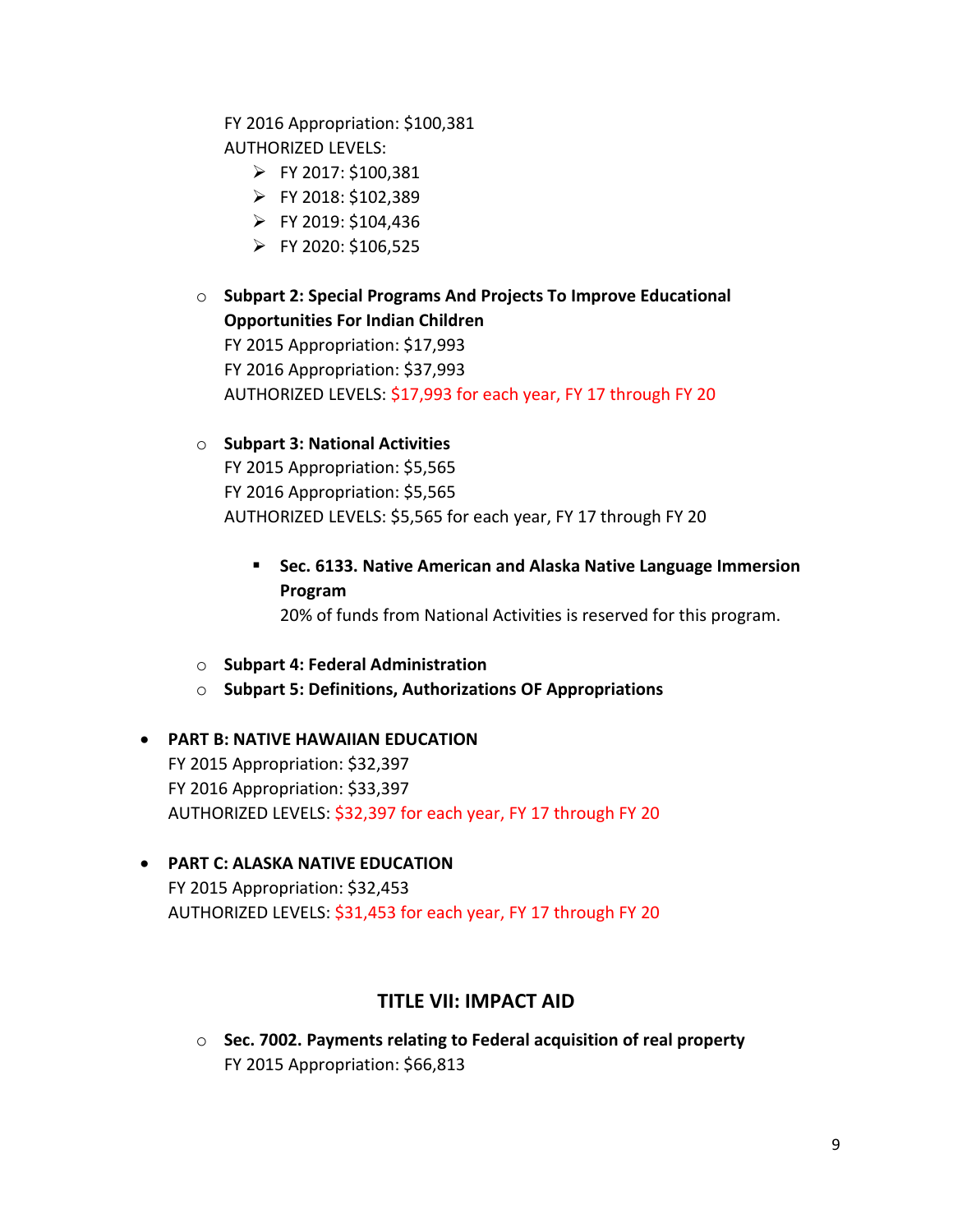FY 2016 Appropriation: \$66,813 AUTHORIZED LEVELS:

- $\triangleright$  FY 2017: \$66,813
- $\triangleright$  FY 2018: \$66,813
- FY 2019: \$66,813
- $\triangleright$  FY 2020: \$71,998

## o **Sec. 7003. Payments for eligible federally connected children (Basic Support payments)**

FY 2015 Appropriation: \$1,151,233 FY 2016 Appropriation: \$1,168,233 AUTHORIZED LEVELS:

- $\triangleright$  FY 2017: \$1,151,233
- $\triangleright$  FY 2018: \$1,151,233
- $\triangleright$  FY 2019: \$1,151,233
- $\triangleright$  FY 2020: \$1,240,573

#### o **Sec. 7003(d). Payments for children with disabilities**

FY 2015 Appropriation: \$48,316 FY 2015 Appropriation: \$48,316 AUTHORIZED LEVELS:

- $\triangleright$  FY 2017: \$48,316
- $\triangleright$  FY 2018: \$48,316
- $\triangleright$  FY 2019: \$48,316
- $\triangleright$  FY 2020: \$52,065

#### o **Sec. 7007. Construction**

FY 2015 Appropriation: \$17,406 FY 2016 Appropriation: \$17,406 AUTHORIZED LEVELS:

- $\triangleright$  FY 2017: \$17,406
- $\triangleright$  FY 2018: \$17,406
- $\triangleright$  FY 2019: \$17,406
- $\triangleright$  FY 2020: \$18,757

### o **Sec. 7008. Facilities Maintenance**

FY 2015 Appropriation: \$4,835 FY 2016 Appropriation: \$4,835 AUTHORIZED LEVELS:

- $\triangleright$  FY 2017: \$4,835
- $\triangleright$  FY 2018: \$4,835